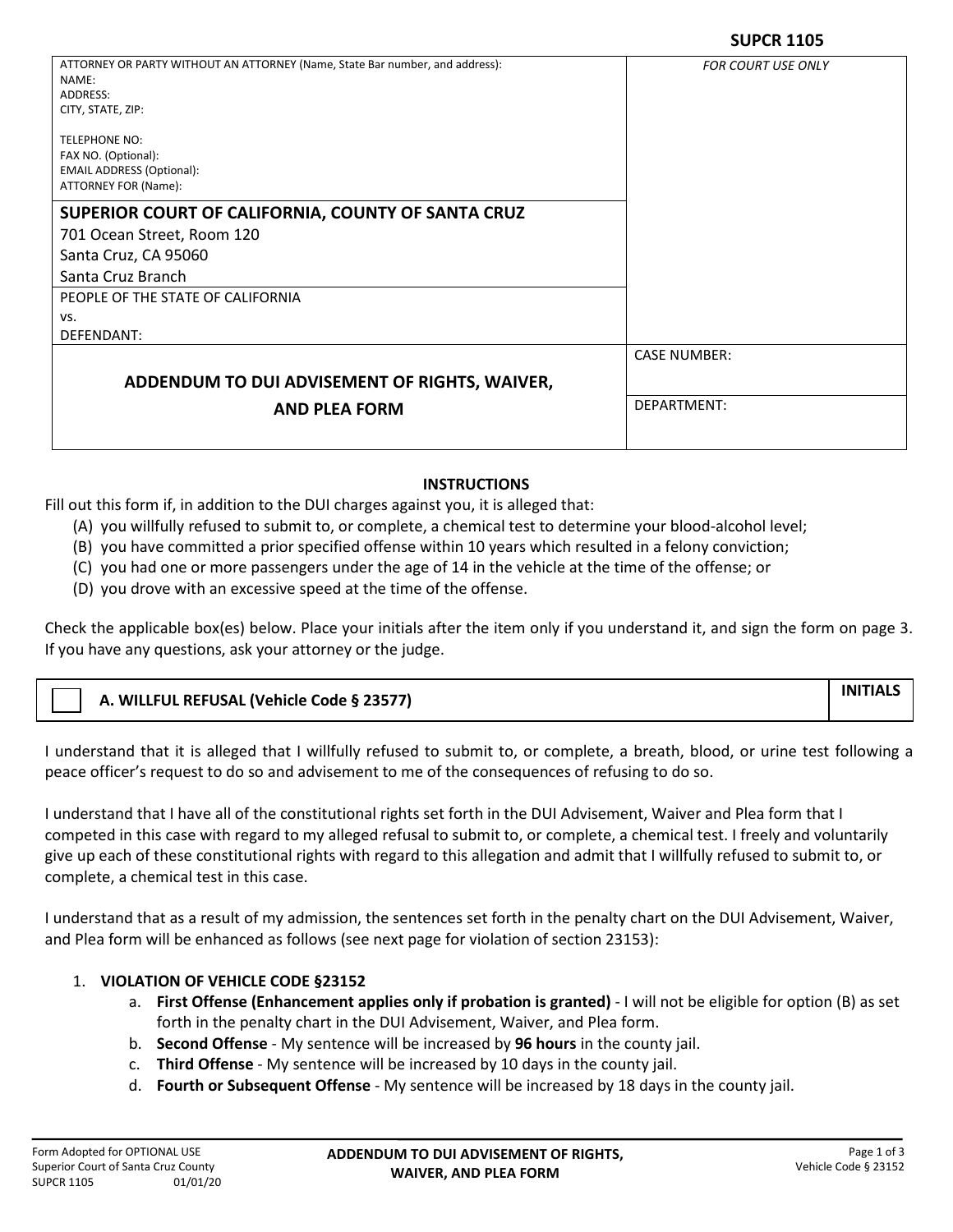2. **VIOLATION OF VEHICLE CODE §23153**

- a. **First Offense**  My sentence will be increased by **48 continuous hours** in the county jail.
- b. **Second Offense**  My sentence will be increased by **96 hours** in the county jail.

| <b>B. PRIOR DUI-RELATED FELONY CONVICTION WITHIN 10 YEARS</b> | <b>INITIALS</b> |
|---------------------------------------------------------------|-----------------|
| (Vehicle Code § 23550.5)                                      |                 |

I understand that it is alleged that I committed a violation of Vehicle Code § 23152 (DUI) or § 23153 (DUI with injury) within 10 years of one of the following:

- 1. A prior violation of Vehicle Code § 23152 which resulted in a felony conviction; or
- 2. A prior violation of Vehicle Code § 23153 which resulted in a felony conviction; or
- 3. A prior violation of Penal Code § 191.5 (gross vehicular manslaughter while intoxicated), or Penal Code §§ 192(c)(1) or 192(c)(3) (vehicular manslaughter), which resulted in a felony conviction.

I understand that I have all of the constitutional rights set forth in the DUI Advisement, Waiver, and Plea form that I completed in this case with regard to the allegation that the DUI offense occurred within 10 years of one of the felony convictions described above. I freely and voluntarily give up each of these constitutional rights with regard to this allegation and admit that the DUI offense occurred within 10 years of one or more of the felony convictions described above.

I understand that as a result of my admission, the penalties on the penalty chart in the DUI Advisement, Waiver, and Plea form will not apply in my case. Instead, the Court will sentence me to imprisonment for either: (a) 16 months, or 2 or 3 years in state prison, or (b) not more than one year in the county jail. The Court will also impose a fine of from \$390 to \$1,000, plus assessments.

In addition, my driver's license will be revoked by the DMV for 4 years. However, if my offense is a violation of section 23153 and I have two other DUI-related convictions within 7 years, my driver's license will be revoked for 5 years. Furthermore, if I have committed a violation of Vehicle Code §23152, I will be designated as an "habitual traffic offender" which will result in enhanced penalties if I drive in violation of my license revocation.

I also understand that I must successfully complete an alcohol/drug program in order to have my driver's license reinstated by the DMV, **even if I am not ordered to attend such a program by the Court**.

|  | C. PASSENGER UNDER 14 YEARS OF AGE (Vehicle Code § 235572) | <b>INITIALS</b> |
|--|------------------------------------------------------------|-----------------|
|--|------------------------------------------------------------|-----------------|

I understand that it is alleged that I committed a violation of Vehicle Code § 23152 and that there were one or more minor passengers under the age of 14 in the vehicle at the time of the alleged offense.

I understand that I have all of the constitutional rights set forth in the DUI Advisement, Waiver, and Plea form that I completed in this case with regard to the allegation that there were one or more minor passengers in the vehicle at the time of the alleged offense. I freely and voluntarily give up each of these constitutional rights with regard to this allegation and admit that there were one or more passengers under the age of 14 in the vehicle at the time of the alleged offense. I understand that as a result of my admission, the sentences for my offense in the penalty chart in the DUI Advisement, Waiver, and Plea form will be enhanced as follows:

- 1. **First Offense**  My sentence shall be enhanced by **48 continuous hours** in the county jail.
- 2. **Second Offense**  My sentence shall be enhanced by **10 days** in the county jail.
- 3. **Third Offense** My sentence shall be enhanced by **30 days** in the county jail.
- 4. **Fourth or Subsequent Offense** My sentence shall be enhanced by **90 days** in the county jail.